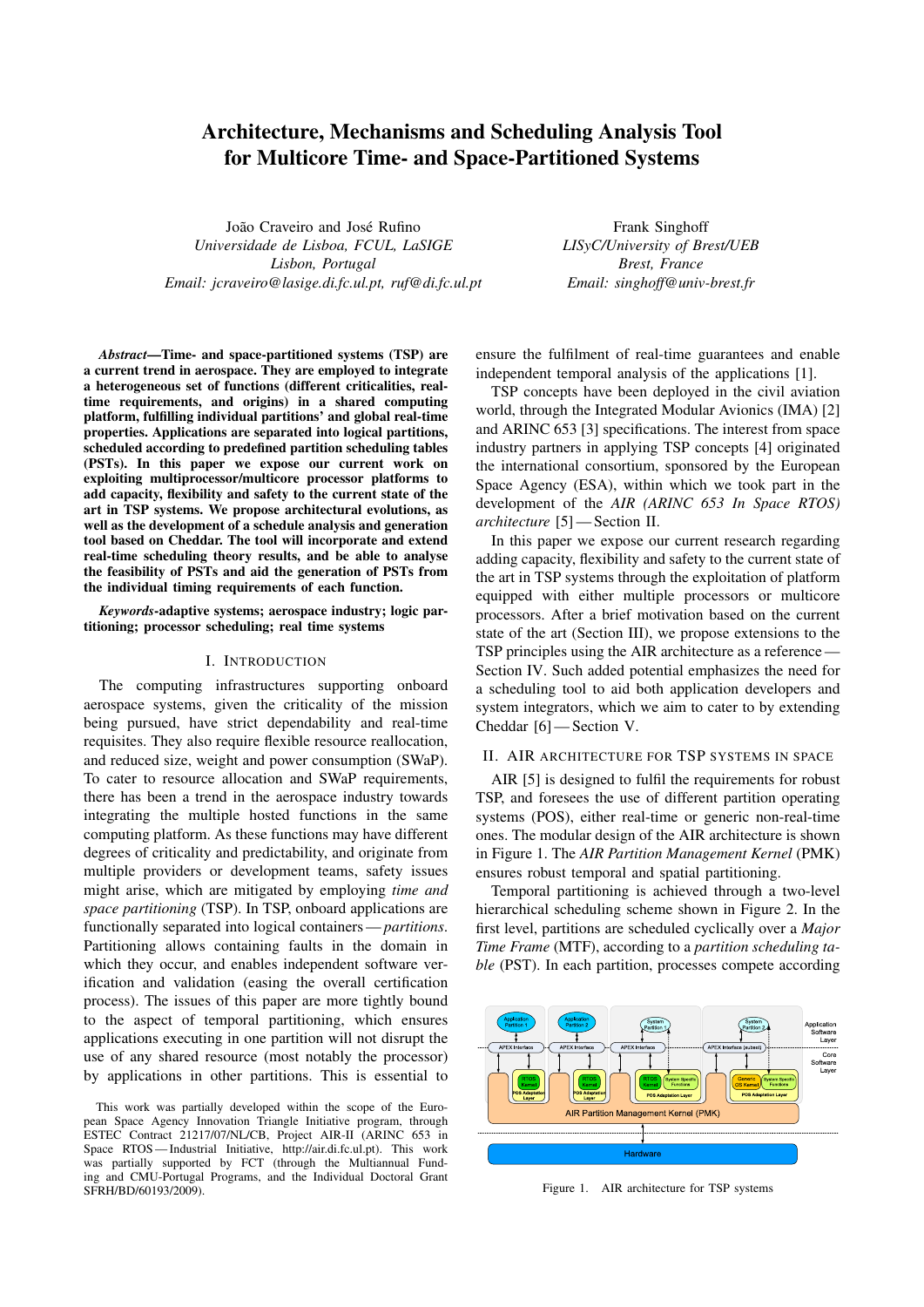

Figure 2. AIR two-level hierarchical scheduling, with support for modebased schedules

to the native process scheduler of each POS. AIR supports mode-based partition schedules, among which the system can switch throughout its execution for (self-)adaptation to mission changes [7]. The *Application Executive* (APEX) provides a standard interface between applications and the underlying core software layer [3], [5].

## III. MOTIVATION AND RELATED WORK

Currently, neither commercial/proprietary TSP solutions nor academic research on TSP systems and architectures take profit from multicore platform to parallelly schedule multiple partitions [9].

Real-time scheduling theory literature on hierarchical scheduling with multiprocessor or multicore is scarce and recent, especially when compared with, on the one hand, multiprocessor real-time scheduling theory [8] and, on the other hand, the existent literature on uniprocessor hierarchical scheduling [9]. Researchers have proposed theoretical resource models for abstraction and composition of the supply–demand relationship between two levels of scheduling: the multiprocessor periodic resource (MPR) model [10], the multi supply function (MSF) and the Multi- $(\alpha, \Delta)$  abstraction [11], the parallel supply function (PSF) [12], and the Bounded-Delay Multipartition (BDM) [13]. All of these require improvements to reach a state of full applicability to real industry-grade TSP scenarios.

Mollison et al. [14] illustrate the importance of supporting mixed-criticality workloads on multicore platforms in the context of avionics, but the encapsulation principles and hierarchical scheduling scheme are different from those used in TSP.

ARINC 653 [3] mentions possibility of multiple processors, but assumes a notion of "processor" which includes software components. This notion would imply replicating the core software layer — namely the PMK, in the specific case of the AIR architecture. The replicated instances would be independently integrated and configured, and the partitions associated with each one would be bound to a strong affinity to a processor core right from integration time. This approach limits the extent to which we can



Figure 3. Interpartition parallelism example timeline

explore the (self-)adaptability mechanisms present in the AIR architecture, such as using redundancy and modebased schedules to overcome a hardware failure [7], [15], or reconfiguring and/or updating the system in execution time [16].

# IV. MULTICORE-AWARE AIR ARCHITECTURE FOR TSP **SYSTEMS**

To add both the desired capacity and flexibility, we propose an architectural evolution consisting of one single instance of the AIR PMK, enhanced to take advantage of an underlying multiprocessor or multicore processor architecture. The association between partitions and cores is this more volatile than in an ARINC 653-like approach, as it can be expressed in configuration parameters designed to change dynamically (e. g., through mode-based partition schedules).

The AIR PMK may take advantage of a multiprocessor or multicore platform in several ways, either in alternative or cumulatively: *(i)* interpartition parallelism; *(ii)* intrapartition parallelism; *(iii)* enhanced spatial segregation; *(iv)* fault tolerance. We will now analyse the interpartition and intrapartition parallelism aspects in detail, as well as how they can be combined. Enhanced spatial segregation and fault tolerance mechanisms are out of the scope of this paper [15]. Furthermore, for now, we are not analysing multicore-specific issues in detail, such as the temporal effects of shared caches and bus contention. Therefore, both the multicore and the multiprocessor scenarios are addressed under the same abstraction.

#### *A. Interpartition parallelism*

Interpartition parallelism is achieved by extending the first level of the hierarchical scheduling scheme (Figure 2). At every given moment, more than one partition can be simultaneously active (scheduling and dispatching its processes), as long as those partitions do so on different processor cores. Figure 3 illustrates such a scenario. At every instant, there are always multiple cores in use by a different partition. Due to its timing characteristics, partition  $P_1$  permanently takes over core 1.

Using, at first, an approach based on the partitioned multiprocessor real-time scheduling paradigm [17], we are looking into applying and extending previous research regarding feasibility tests [18]–[20], heuristics [13], [21], task sorting criteria, and the choice of these three parameters [22]. We also intend to weigh advantages and results with approaches based on the global multiprocessor realtime scheduling paradigm [17].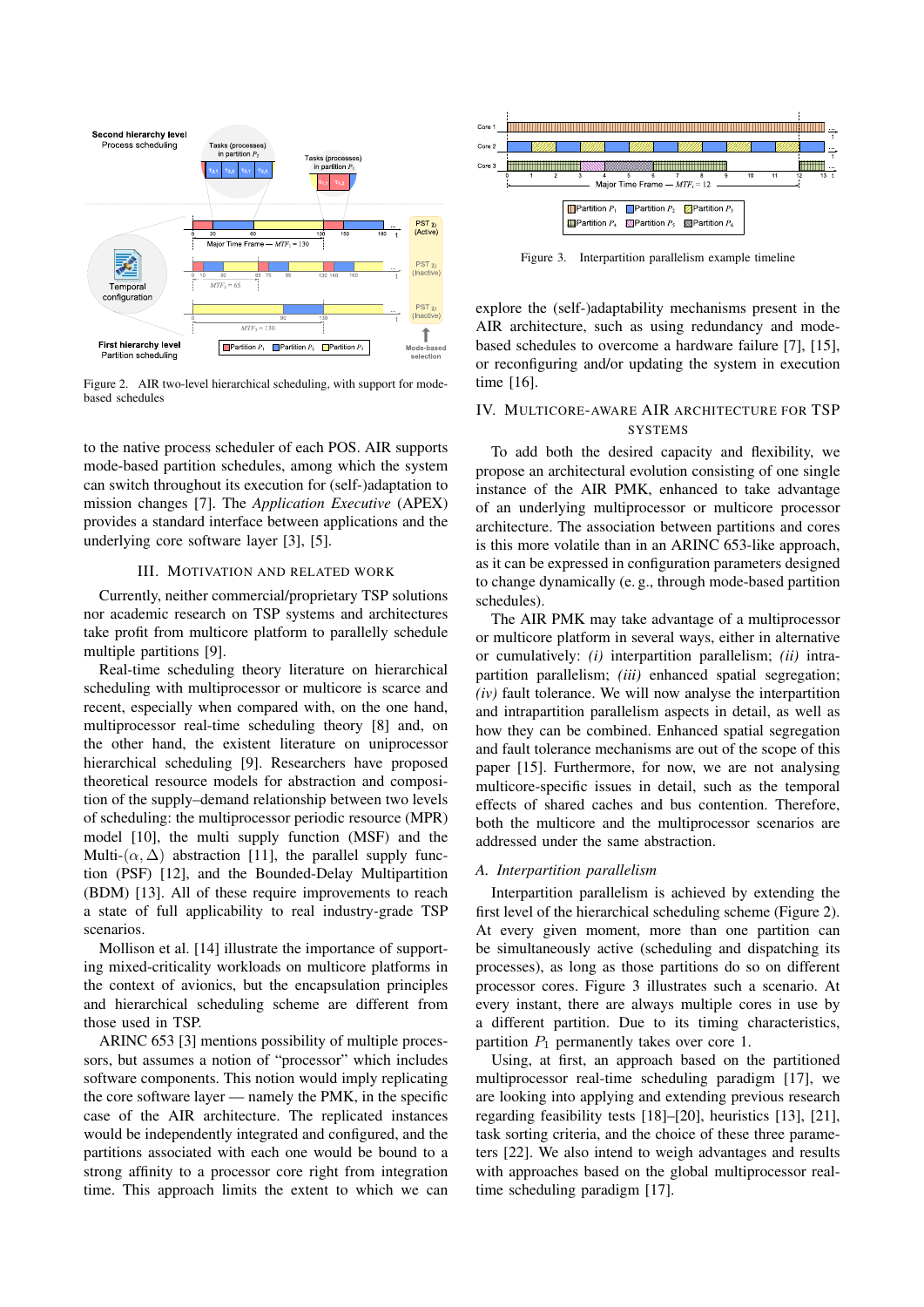

Figure 4. Example timeline with a combination of both inter- and intrapartition parallelism

## *B. Intrapartition parallelism*

Another point of view under which we defend we can take profit from multicore platforms is allowing some partitions to simultaneously use more than one processor core during their active time windows. As such, a partition may parallelly execute multiple processes.

Since a partition will seldom take full advantage of intrapartition parallelism, the reasonable approach is to combine both interpartition and intrapartitition parallelism. By doing so, partitions which does not use all the processor cores made available open room for the execution of processes from other partitions (interpartition parallelism). Figure 4 illustrates this with an example timeline. Partition  $P_2$  is the only partition to use more than one processor core. This way, it is able to run two processes simultaneously, as can be seen in the callout in Figure 4. Since  $P_2$  does not use all the 3 cores, it also accommodates the parallel execution of the processes pertaining to partition  $P_1$ , which takes over core 3.

# V. SCHEDULE ANALYSIS AND GENERATION TOOL FOR TSP SYSTEM INTEGRATORS

The multiple applications that may compose such a TSP system can be developed, verified and validated independently. This eases certification efforts, since only modified modules need to be reevaluated. However, the developers of each component have to verify it taking into account that it will be integrated with other components of which they have no specific knowledge. At most, the development of one partition is only guaranteed to be aided by a set of guidelines for its applicability to the target TSP system (e.g. maximum percentage of time allowed to own computing resources). Developers of one application should be able to analyse its feasibility provided those guidelines and the timing requirements (period, worst-case execution time (WCET), deadline, etc.) of its tasks [23].

Further in the development process, the applications are integrated into the system. The way such an integration is performed with AIR is illustrated in Figure 5. A tag filter applied to the input from the partition application developers ensures there are no name collisions (e.g., between functions in different partitions). The system integrator is further responsible for guaranteeing a correct



Figure 5. Integration of an AIR-based TSP system, with the introduction of TSP-specific scheduling analysis features/tools



Figure 6. Cheddar scheduling tool

partition scheduling, so that partitions and the system as a whole meet their timing requisites. Thus, in the system integration phase, scheduling analysis capabilities shall be introduced in relation with the generation of a system-wide configuration [3], [23]. We will focus more on the role of schedulability analysis in system integration (in detriment of application development) for its added complexity.

### *A. Cheddar: state of the art*

The necessary tool to accomplish these goals can be developed from scratch, or by extending an existing tool. We are looking into the possibility of extending Cheddar [6] to this purpose. Cheddar provides a set of scheduling algorithms and policies on which it is capable of performing feasibility tests and/or scheduling simulations for either uniprocessor or multiprocessor environments.

In its latest versions, Cheddar already supports TSP schedulability analysis to some extent [6]. Figure 6 shows a Cheddar instance running a schedulability analysis on a simple TSP system. The example consists of two partitions, P0 and P1, with one and two tasks, respectively. However, Cheddar presents some limitation in its current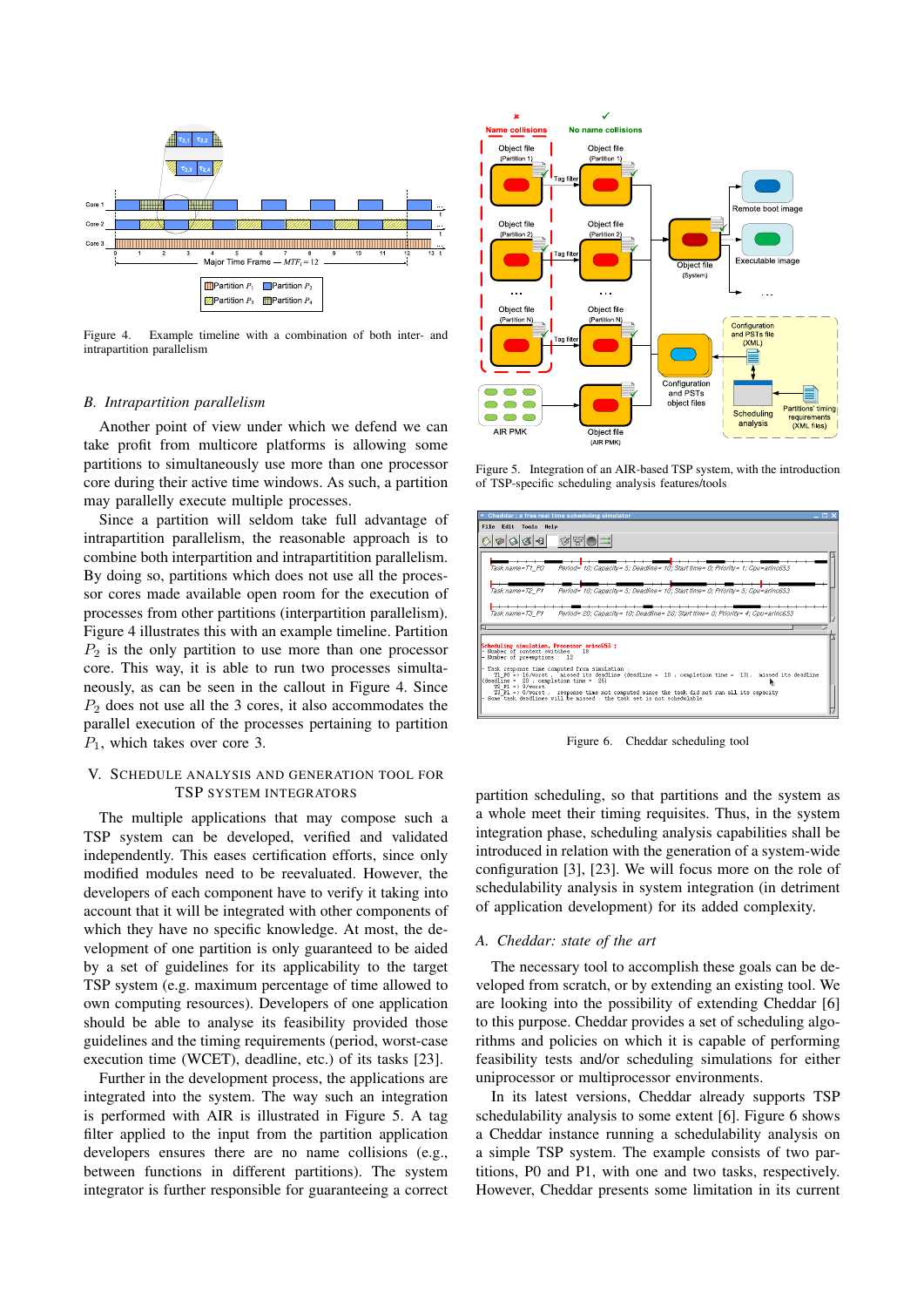support for TSP schedulability analysis. A PST is defined as an array of durations. For instance, the PST for the example shown in Figure 6 is defined as:

```
partition duration(0):=2;
partition_duration(1):=4;
```
Besides presenting less usability, the current implementation limits the PST to having only one time window per partition per MTF.

Cheddar's current support to TSP scheduling analysis allows, although not explicitly, the simulation of both multicore TSP systems involving both interpartition (Section IV-A) and intrapartition (Section IV-B) parallelism. However, besides inheriting the aforementioned limitations to PST definition, it restricts itself to approaches based on the partitioned multiprocessor real-time scheduling paradigm, and requires the assignment of partitions and/or tasks to processor cores to be performed beforehand. Cheddar's "Partition" functionality, for assigning tasks among multiple processor cores, is not supported within the scope of a TSP scheduler.

Cheddar is designed to be extensible, which reinforces the notion that it is a powerful starting point for a TSPspecific schedule analysis and generation tool. This should also take into consideration the advances in modelling, verifying and implementing ARINC 653 systems with the Architecture Analysis and Design Language (AADL) [24].

# *B. Requirements for TSP scheduling analysis tool*

As seen, PSTs are defined in Cheddar directly among the source code of the simulated partition scheduler. For a flexible and usable TSP scheduling analysis tool, it would be ideal to support both *(i)* defining all scheduling components (partitions, partition scheduling, and processes) and respective parameters (partition cycle and duration process period and WCET, etc.) through the graphical user interface, and *(ii)* importing all the aforementioned information from files; this is the case, in Cheddar, for other supported scheduling analysis scenarios. For the TSP case, support for importing from a file should accommodate the XML schema of ARINC 653 configuration files [3].

# *C. Additional requirements for PST generation tool*

The tool we propose should be able to aid the system integrators in constructing the PST (or PSTs) for the system. For a first approach, the tool should derive PSTs from the partitions' timing requirements (cycle and duration), receiving them as an input assumed to be correctly derived from the respective processes. The semantics of the timing requirement parameters is that, to meet the deadlines of its processes, a partition needs duration units of processing time in each *cycle*-units interval.

Elaborating on this approach, the tool shall also become able to perform the previous step: obtaining each partition's timing requirements (cycle and duration) from the respective processes' characteristics.

Both these aspects should accommodate support for multicore-enabled TSP systems, observing inter- and/or intrapartition parallelism. Towards this goal, Cheddar's "Partition" feature, to assign tasks to processors, provides a solid starting point; the "Partition" feature can be extended to accommodate particularities of TSP systems, and updated to use a more recent and tighter results [13], [19], [20], [22].

# VI. CONCLUSION

In this paper we exposed our current work on taking advantage of multicore platforms for added capacity, flexibility and safety in time- and space-partitioned (TSP) systems. The presented work encompasses architectural support to multicore in TSP systems; we use the AIR architecture for TSP systems in aerospace applications as a reference, but the functionality and mechanisms we propose apply to TSP systems in general [5]. From the real-time scheduling point of view, the crucial components of our proposal are the notions of interpartition parallelism and intrapartition parallelism [17]. A great deal of our current concerns goes to the provision of adequate tools to support the development and integration of TSP systems — both those going by the current state of the art and those which will implement the multicore facets we propose, namely inter- and intrapartition parallelism. We envision extending the Cheddar tool [6] to provide realtime scheduling analysis and partition scheduling table (PST) generation facilities for TSP systems integrators and application developers. Cheddar is a mature real-time scheduling analysis tool with limited support for TSP systems, and designed to be extended as the main building block of a full-featured schedule analysis and generation tool for TSP system development and integration.

## ACKNOWLEDGEMENT

The authors would like to thank the anonymous reviewers and the attendees of the ECRTS 2011 conference for insightful comments and discussions which allowed improving this paper, in particular Enrico Bini, Tommaso Cucinotta, Moritz Neukirchner, and Mikael Åsberg.

#### **REFERENCES**

- [1] J. Rushby, "Partitioning in avionics architectures: Requirements, mechanisms and assurance," SRI Int'l., California, USA, NASA Contractor Report CR-1999-209347, 1999.
- [2] AEEC, "Design guidance for Integrated Modular Avionics," Aeronautical Radio, Inc., ARINC Report 651-1, Nov. 1997.
- [3] ——, "Avionics application software standard interface, part 1 - required services," Aeronautical Radio, Inc., ARINC Specification 653P1-2, Mar. 2006.
- [4] J. Windsor and K. Hjortnaes, "Time and space partitioning in spacecraft avionics," in *Proceedings of the 3rd IEEE International Conference on Space Mission Challenges for Information Technology*, Pasadena, CA, USA, Jul. 2009, pp. 13–20.
- [5] J. Rufino, J. Craveiro, and P. Verissimo, "Architecting robustness and timeliness in a new generation of aerospace systems," in *Architecting Dependable Systems VII*, ser. Lecture Notes in Computer Science, A. Casimiro, R. de Lemos, and C. Gacek, Eds. Springer, 2010, vol. 6420, pp. 146– 170.